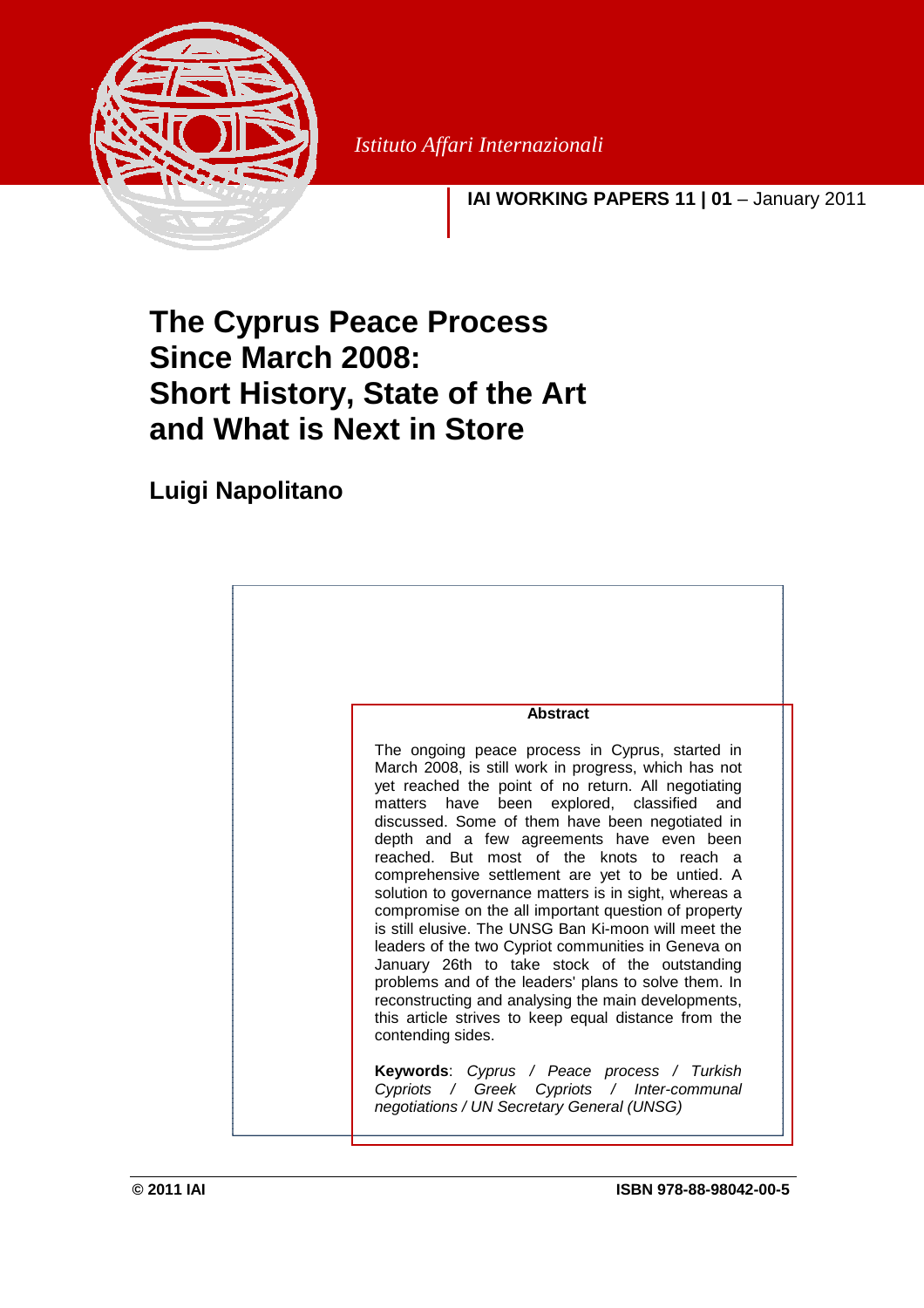## **The Cyprus Peace Process Since March 2008: Short History, State of the Art and What is Next in Store**

by Luigi Napolitano<sup>∗</sup>

#### **Introduction**

Turkey's EU accession negotiations and the bi-communal talks for the resolution of the Cyprus problem are intertwined to the extent that the solution of the latter is viewed as a necessary, albeit insufficient, condition for the former to come to fruition. Both processes are in trouble, and there is a distinct possibility that soon both may grind to a halt: Turkey's accession negotiations because of the difficulties in opening new negotiating chapters (setting aside the 13 chapters which have already been opened, there are as many as 18 that are "frozen", out of a total of 35); Cyprus' peace talks because the two Cypriot communities are reluctant to trade sufficient concessions to enable the necessary convergence on priority issues.

In view of the looming deadlock in the Cyprus peace process, the UN, in the framework of its good offices, has attempted to instil new momentum in the talks. The UN Secretary General (UNSG) hosted a tripartite meeting in New York on 18 November 2010, with the Greek Cypriot and Turkish Cypriot leaders. Mr. Ban Ki-moon will meet the leaders again in Geneva at the end of January 2011 to assess their progress. In the meantime, the UNSG has submitted to the UN Security Council a report on his good offices mission in Cyprus, which details how the present negotiations were launched and have unfolded. It summarizes the achievements made so far, the content and relevance of the unsolved issues, and the alternative solutions to some of the major pending problems.

Assuming Turkey's and the EU's ongoing interest in keeping the former's EU accession process alive, a strategy is needed to unblock some of the 18 "frozen" chapters, particularly those linked to Cyprus and its unsolved problems. Such a strategy could entail two tracks. First, approving the Direct Trade Regulation (DTR) between the Turkish Cypriot community and the EU, proposed by the European Commission in 2004 and sent to the European Parliament and to the Council last year. Second, working towards a comprehensive settlement in Cyprus. The first track has been tried, and is proving problematic because of the Republic of Cyprus' stubborn (and effective) opposition and its foreseeable ongoing obstinacy, which could result in retaliation by Nicosia in inter-Cypriot negotiations by becoming tougher at the bargaining table. The second represents the preferable way forward. It avoids siding for either part and unfolds in parallel with progress in negotiations and compromises made by both

 $\overline{a}$ 

Paper prepared for the Istituto affari internazionali (IAI), January 2011.

<sup>∗</sup> Luigi Napolitano was a career diplomat until his retirement in November 1, 2010. He served for over forty years. His last position was that of Italian Ambassador to Cyprus from September 2005 to November 2009.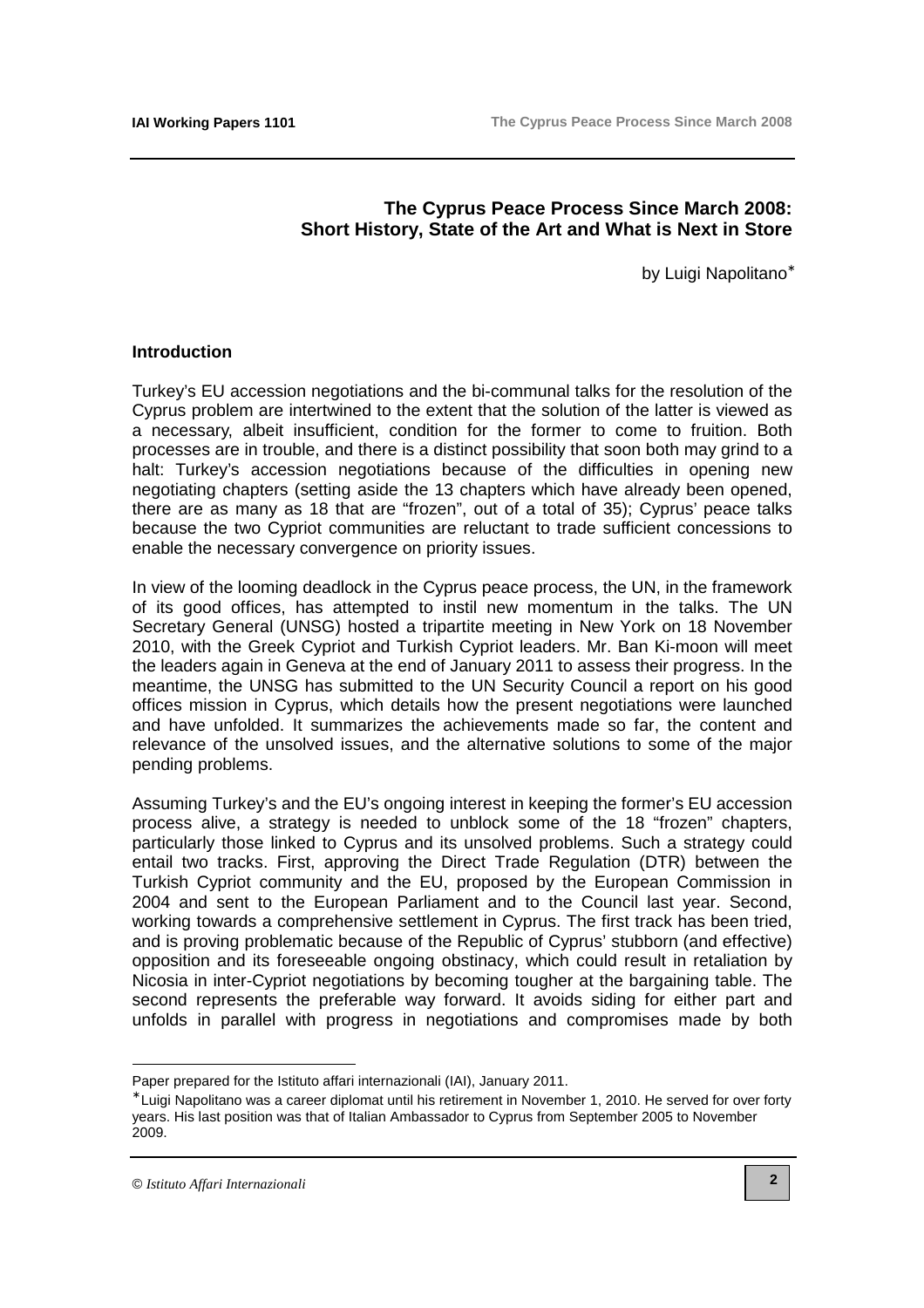parties. Solving one of the most intractable conflicts in Europe would automatically remove a major roadblock in Turkey's accession talks.

In view of the centrality of Cyprus and its peace process, this paper explores in detail the state of the negotiations, which were re-launched in 2008 and currently run the risk of grinding to a halt. The negotiating matter for the comprehensive settlement has been divided into six chapters ("Governance and Power Sharing", "EU matters", "Economy", "Property", "Territory" and "Security and Guarantees"). The first three chapters have already been discussed in depth. The fourth chapter lies at the centre of the present talks. The last two have been examined only in a preliminary way so far, not least because they involve external actors (the "Guarantor States" of the 1959-60 Cyprus agreements: the UK, Greece and Turkey) alongside the two Cypriot communities.

#### **1. Settlement Framework of the Talks**

The settlement framework of the talks was agreed during the preparatory period of the negotiations between March and August 2008. During this phase, the President of the Republic of Cyprus, Dimitris Christofias, and of the Turkish Cypriot Community, Mehmet Alì Talat, issued two Joint Declarations under the UN's auspices, respectively on 23 May and 1 July 2008. The leaders committed themselves to giving birth to a bizonal and bi-communal Cypriot Federation with 'political equality' defined as a 'partnership' which will have a 'Federal Government with a single international personality, as well as a Turkish Cypriot Constituent State and a Greek Cypriot Constituent State, which will be of equal status'. The leaders also 'discussed the issues of single sovereignty and citizenship which they agreed in principle' (Declaration of 1 July 2008). These Declarations on one hand reaffirmed the commitment to a Cypriot Federation as called for by the Greek Cypriots and, on the other hand, attributed to the Federation the label of a 'partnership' with two 'constituent States', as asked for by the Turkish Cypriots. The concept of partnership is highly significant, and immediately sparked a controversy.<sup>1</sup>

Compared with all previous discussions and agreements, the Joint Declarations constitute a peak in the understanding between the communities and reflect a degree of consonance and openness which remained unmatched in the two and a half years that followed. Since then, there has been a backsliding on both sides, which scaled down and even concealed to the public the degree of convergence reached in the Declarations. The Greek Cypriots have stepped away from the concepts of "partnership" and "constituent states", whereas the Turkish Cypriots have been squeamish about the constitutive characteristics of the future Federation. Both Christofias and Talat have paid a price for this. They came under attack from nationalist parties in their respective communities, which were harshly critical of the

"political equality" with the Greek Cypriots. According to them, they entail the legal enshrinement into the new Constitution of the future Federation of being a community on an equal footing with the Greek Cypriot community, rather than a "minority" in the new state, i.e., equal partners each with one constituent state in the future Cypriot Federation. Although the federal solution is the sole compromise between the two sides, for a large number of Greek Cypriots the model of a centralized state and of a Turkish Cypriot minority are die hard dogmas.

 $\overline{a}$ 

<sup>&</sup>lt;sup>1</sup> "Partnership" and "constituent state", for the Turkish Cypriots, are the sacred juridical hallmarks of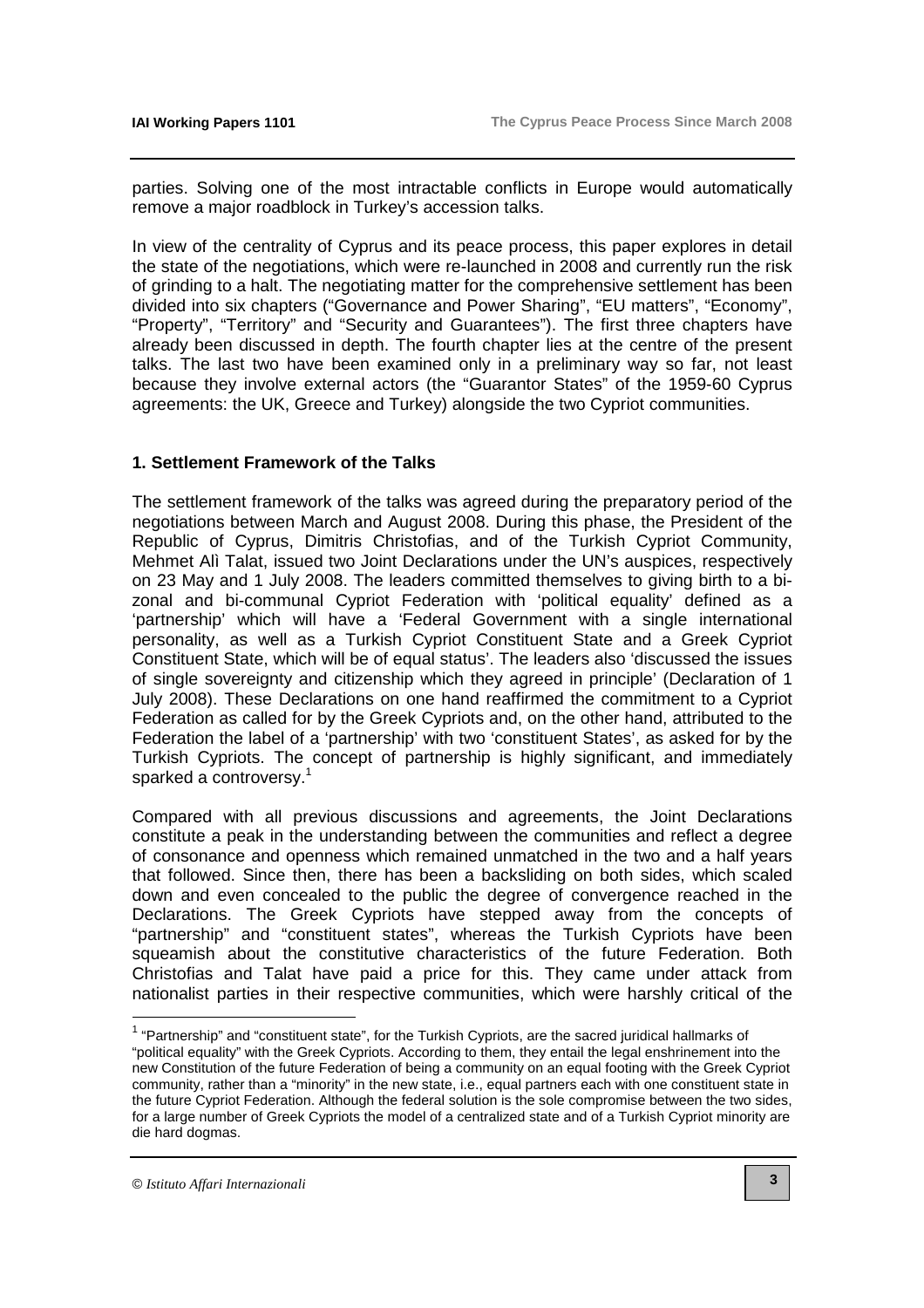Joint Declarations. Talat subsequently lost the presidential elections in northern Cyprus on 18 April 2010, while Christofias has become the target of relentless criticism, on which opposition parties will try to capitalize on in the 2013 presidential elections. Regardless of this, the Joint Declarations constitute an unavoidable acquis to reach any comprehensive settlement for the reunification of the island. They provide the tools to address the fundamental needs and demands of both communities, striking a compromise on the fundamental complaints the Cypriot communities address to each other.

In addition to the Joint Declarations, the preparatory period also saw the establishment of six Working Groups (WGs), one for each of the negotiating chapters, and seven Technical Committees for matters concerning the everyday life of the island's inhabitants. The WGs reviewed all the negotiating chapters and reactivated regular contacts between the parties, laying the groundwork for the top-level talks. On the whole, however, the WGs have provided limited support, having no substantial negotiating power and being prone to leaks, particularly on controversial issues. This proved of little benefit for the atmosphere and speed of the talks.

### **2. The Initial Negotiating Stage**

The initial negotiating stage took place between September 2008 and March 2010. The first part, which ended in August 2009, was devoted to the "first reading" of the content of the comprehensive settlement, encompassing the six chapters listed above. The second part, devoted to the "second reading", began on September 2009 and lasted until March 2010, shortly before the presidential elections in the north, which was won by Derviş Eroğlu in April. The chapters chosen for the "second reading", on Talat's request, were three: "Governance and Power Sharing", "EU matters" and "Economy". There was also a preliminary discussion on "Property". The main aim of this stage was to reach a critical mass of meaningful convergences in order to propel the negotiations into a second stage, culminating in a comprehensive agreement. At the same time, the leaders also aimed at keeping their respective publics informed of the progress of the talks in order to pave the way for the referendums.

Talat, in this period, badly needed to boost his popularity. In April 2008 the nationalist camp had comfortably won the parliamentary elections in the north, pitting Eroğlu, its leader, as the lead candidate in the 2010 presidential elections against the incumbent Talat. During the presidential campaign, Eroğlu accused Talat of having made excessive concessions to the Greek Cypriots with little in return. Unfortunately for Talat, Christofias did not lend a helping hand, both at the level of concessions in the talks and in the communication strategy towards public opinion on both sides. The Greek Cypriot President had also ended up under pressure from his vocal and wellorganized nationalists, unhappy about the supposedly excessive concessions to the Turkish Cypriots. Furthermore, Christofias was dissatisfied with negotiations on the three chapters under discussion. In his view, the balance had tilted in favour of the Turkish Cypriots, reducing the likelihood of a Greek Cypriot yes in an eventual referendum. Talat had made no concessions on the property chapter, probably the most salient Greek Cypriot concern in the talks, whereas Christofias needed to understand how far the Turkish Cypriots were ready to go with concessions. In the

<sup>©</sup> *Istituto Affari Internazionali*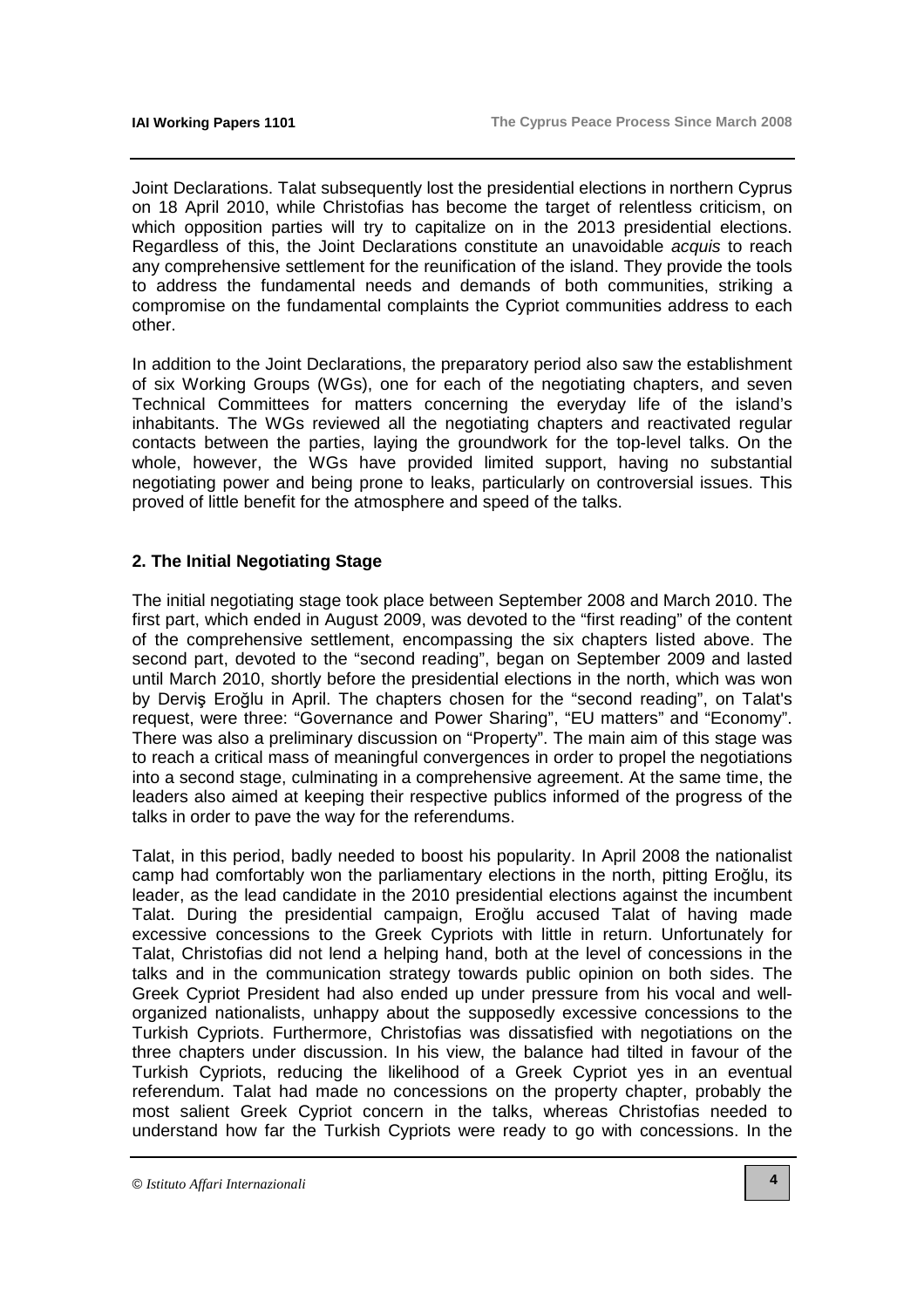second half of 2009 in fact, Talat had refused to deal with property in greater detail, arguing that doing so would have been too costly for him politically with elections looming ahead. Despite this, and in part owing to the UN's good offices, talks on the three chapters carried on and intensified in the first quarter of 2010, with the drafting of joint papers and "bridging proposals". All this made convergences possible to the extent that a joint statement on progress to date, at one point, was deemed possible, although such a statement was ultimately delayed and, as we shall see below, when it was issued it was substantially watered down by Christofias for domestic political reasons.

As far as the "governance" chapter is concerned, the talks focused on the executive, the legislature, federal competences and external relations, and brought the parties quite near to a comprehensive agreement. In January 2010, Talat proposed an overall "package deal" aimed at achieving as thorough as possible a convergence on the entire chapter. In his proposal, Talat made an unprecedented concession. He accepted the election system of the federal executive proposed by the Greek Cypriot side: the direct election of a Greek Cypriot President and a Turkish Cypriot Vice-President on a single ticket, voted simultaneously by all Cypriots through weighted votes. Such a scheme would strengthen the legitimacy of the federal Presidency (as opposed to the election by the federal Senate, as originally proposed by the Turkish Cypriots) and would mark the starting point of the Cypriot "melting pot" from the top down.

However, Christofias dismissed the package deal, publicly labelling many of its suggestions as maximalist. He pursued instead progress on specific points, while downplaying the actual progress achieved on all chapters. The UNSG's visit to Cyprus on 1-2 March 2010 highlighted the President's reluctance to recognize, both privately and publicly, the progress on the three chapters under negotiation. Christofias, in all likelihood, acted this way because on the rare occasions in which he announced some convergences (on issues such as cross-voting, a rotating presidency between Greek Cypriots and Turkish Cypriots, and the possibility for up to 50,000 Turkish settlers to remain in Cyprus under a comprehensive settlement), he had been regularly and strongly criticized by the Greek Cypriot parties opposing the peace process (one ally, the socialist EDEK, left the government coalition and another, the centrist DIKO, almost did the same). All in all, Christofias, though aware of the importance of Talat's reelection and his role in securing it, preferred not use the flexibility he had in negotiating the governance chapter and failed to cooperate with his counterpart's electoral strategy in the north. Had the governance chapter been closed in early 2010, Talat's electoral prospects would have been undoubtedly boosted.

### **3. Talat's Last-Ditch Effort**

In March 2010, at the end of a phase of intensive negotiations before the electoral recess in the north, the Turkish Cypriot leader made a last-ditch effort on the governance chapter in order to reach a consensus on the constitutional basis of the future Federation's sovereignty.

Such an understanding would have solved an important and controversial point in the chapter and, for all intents and purposes, would have allowed the chapter to be closed.

<sup>©</sup> *Istituto Affari Internazionali*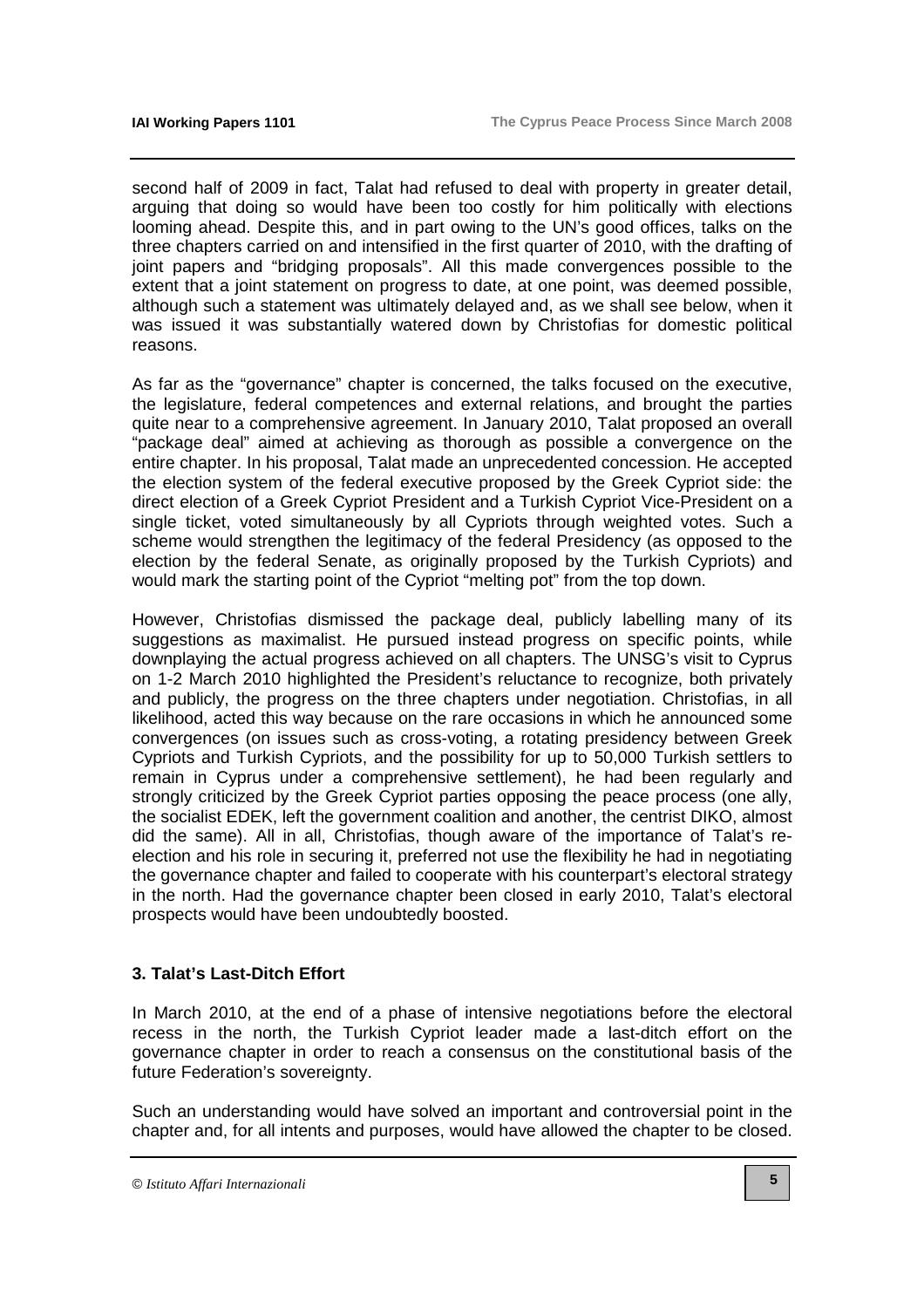Talat's proposition was as follows: 'The Federal Republic shall have one sovereignty which is indivisible and which emanates equally from the Greek Cypriot and the Turkish Cypriot communities'. In his formulation, Talat rehashed a principle of the UN proposed in the 1992 "Set of Ideas", i.e., the notion that sovereignty would 'emanate equally from the two communities'. The Greek Cypriot position was instead the following: 'The Federal Republic of Cyprus will have a single sovereignty which is indivisible and emanates from the people of Cyprus, which comprise the Greek Cypriot and the Turkish Cypriot communities'. Christofias, allegedly pressed by Talat, sought to gain time by enquiring into the position of the main opposition party, the centre-right DISY, which garners the support of one third of the Greek Cypriot electorate. DISY's leader, Nicos Anastasiades, after having been confidentially consulted by the Special Assistant to the UNSG, Alexander Downer, endorsed the Turkish Cypriot proposal. In spite of this, Christofias declined to budge.

Thus the opportunity was lost not only to boost Talat's re-election chances but also to solve the mother of all ills in the Cyprus conflict: sovereignty and the related question of the entry into force of the 'new state of affairs' in Cyprus (i.e. through state succession or state continuity) following a comprehensive settlement. Talat's suggestion, on one hand, acknowledged the two communities' equal sovereignty – by far the main Turkish Cypriot claim – and, on the other hand, opened the way to the Annan Plan's solution regarding the entry into force of the 'new state of affairs'. The 2004 Plan had provided in fact that 'both sides (would) keep their views of the way in which the new state of affairs would come into being, while leaving no doubt regarding the future legal situation. To achieve this, the settlement needed to provide elements of continuity for both sides into the new state of affairs. The settlement also needed to be the source of legitimacy for all matters in the future'. (UN doc. S/2003/398 - §67)

On 30 March 2010 the negotiating phase between Christofias and Talat ended with a Statement of the two leaders, the content of which was minimalist and prudent. This was in accordance with Christofias' will not to sign a text that could have been interpreted as an interim agreement. The text did not go beyond the leaders' acknowledgement that: 'we are encouraged by the important progress made so far on the chapters of "Governance and Power Sharing", "EU matters" and the "Economy" and we are convinced that with perseverance we shall achieve a comprehensive settlement', without giving further specifications. The end of the Statement only stated that 'the negotiations remain confidential' and that 'the leaders may explain to their communities the progress made so far and the differences that still need to be resolved'.

From the standpoint of Talat's re-election, the declaration was too little, too late. But this was no surprise to Cyprus-watchers. Christofias had long since demonstrated his preference for caution and deference to his nationalist coalition partners (DYKO), which kept him in check. The Greek Cypriot leader in fact had assumed that Eroğlu was bound to win. Hence, concessions would have made Christofias' life harder in a post (Turkish Cypriot) election situation in which, sitting across the table would have been Eroğlu, who would have cashed in the Greek Cypriot concessions without having paid a price.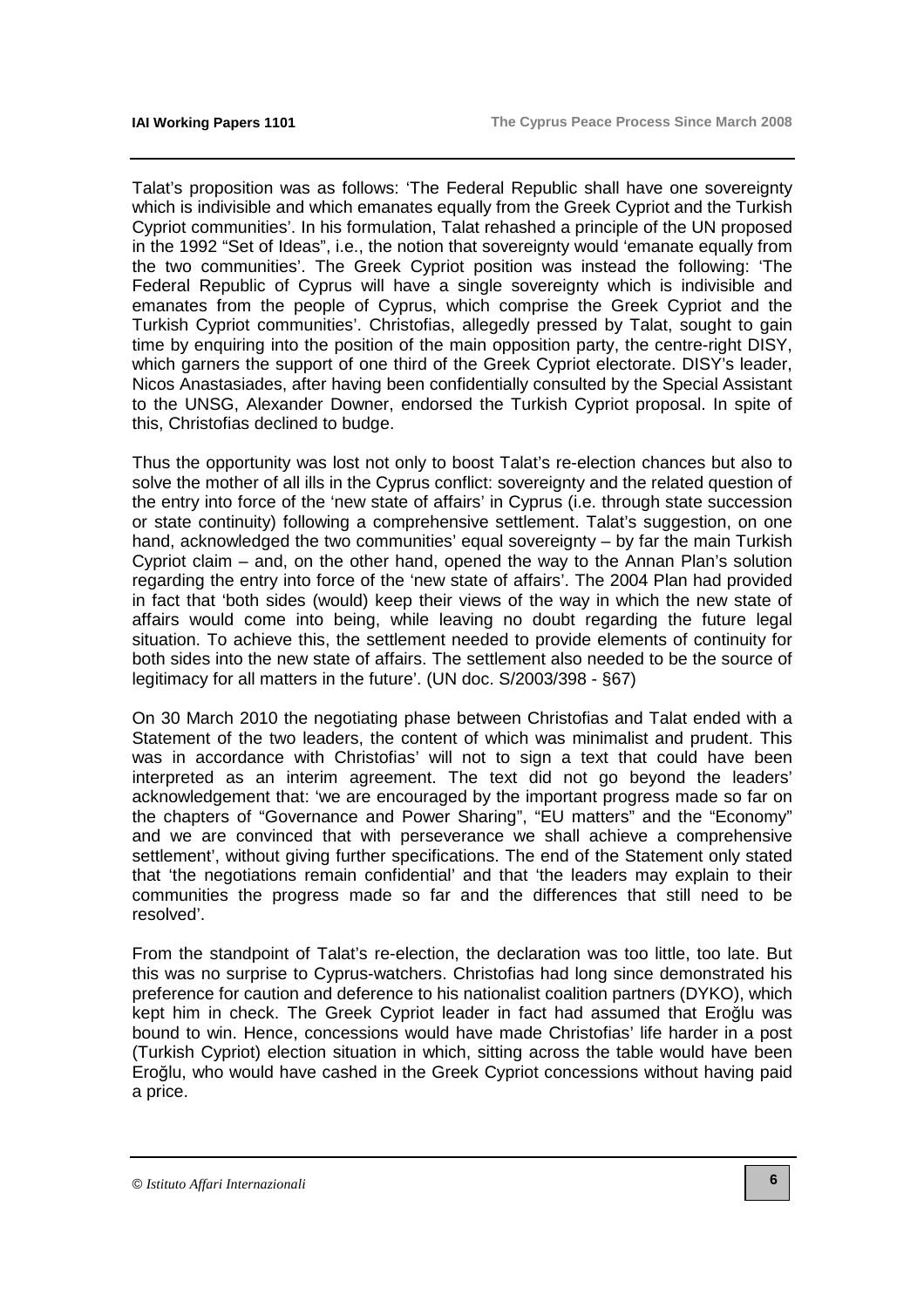#### **4. The Current Stage**

On 18 April 2010 Derviş Eroğlu was elected Turkish Cypriot President in the first round, with 50.36 percent of the vote. His electoral programme was significantly different from Talat's, who received slightly less than 43 percent of the vote. Talat lost for a plethora of reasons: his inability to maintain any of his electoral pledges; the voters' widespread disappointment with the EU for not having supported the Turkish Cypriots after the 2004 referendum; the perceived lack of transparency in the negotiations; the concessions made on sovereignty, the executive and the degree of federal (as opposed to confederal) features of the future Cypriot state; a supposedly insufficient commitment to preserve the sovereignty of the Turkish Republic of Northern Cyprus; and lastly, the electoral support received from the international community (the EU, UK and US), which many voters deemed as undue foreign interference. Eroğlu instead won the elections based on an electoral platform that insisted upon full political equality, equal status and legitimacy, bi-zonality and the continuation of Turkey's effective guarantee. According to Eroğlu's narrative, the failure of the peace process to date was due to the asymmetry between the Cypriot sides and the indifference of the international community towards the international isolation of northern Cyprus and the restrictions imposed on Turkish Cypriots by the Greek Cypriots. Eroğlu's platform also claimed that 'fruitless negotiations for partnership cannot go on indefinitely and, in case of a new failure, people with authority are expected to step forward and declare that the gap between the two sides is not bridgeable'. Concerning property, Eroğlu emphasized the importance of bi-zonality, deemed to be a 'crucial requirement', interpreted as each federated state being responsible for one community, which represents a majority in terms of population and property within that state. The property dossier also had to ensure that no new refugees would be created nor the socio-economic fabric on either side disrupted. Lastly, the platform called for political criteria to adjudicate compensation for the loss of property of original owners. The property issue would be solved in respect of bi-zonality through compensation, exchange and limited restitution (only in the case of unused/unutilized properties).

Turkey, for its part, kept itself at a watchful distance from the electoral competition in northern Cyprus. It did not side with either competitor, but insisted that regardless of the electoral result, the new Turkish Cypriot leader remained committed to the intercommunal negotiations, which Turkey considers its national interest. Prime Minister Tayyip Erdoğan's declarations to some Greek Cypriot journalists in late February 2010 were noteworthy: the Turkish Prime Minister appealed to Greek Cypriots to overcome their ancestral mistrust of the Turks and pledged that Turkey would be willing to do its part to foster a settlement and see to its implementation thereafter. Equally significant was the support that Erdoğan expressed for a solution on the basis of Christofias and Talat's Joint Statement of 23 May 2008, confirming Turkey's commitment to a bi-zonal and bi-communal federation with political equality and a single international personality. Furthermore, Ankara, on the eve of the April 2010 elections, declared that the negotiating process would continue regardless of the winner, and saw to it that, both prior to and immediately after his victory, Eroğlu reaffirmed exactly that.

Thus the handover from Talat and Eroğlu took place smoothly, without negative consequences for the negotiating "acquis" up to 30 March 2010. Talks resumed on 26 May 2010.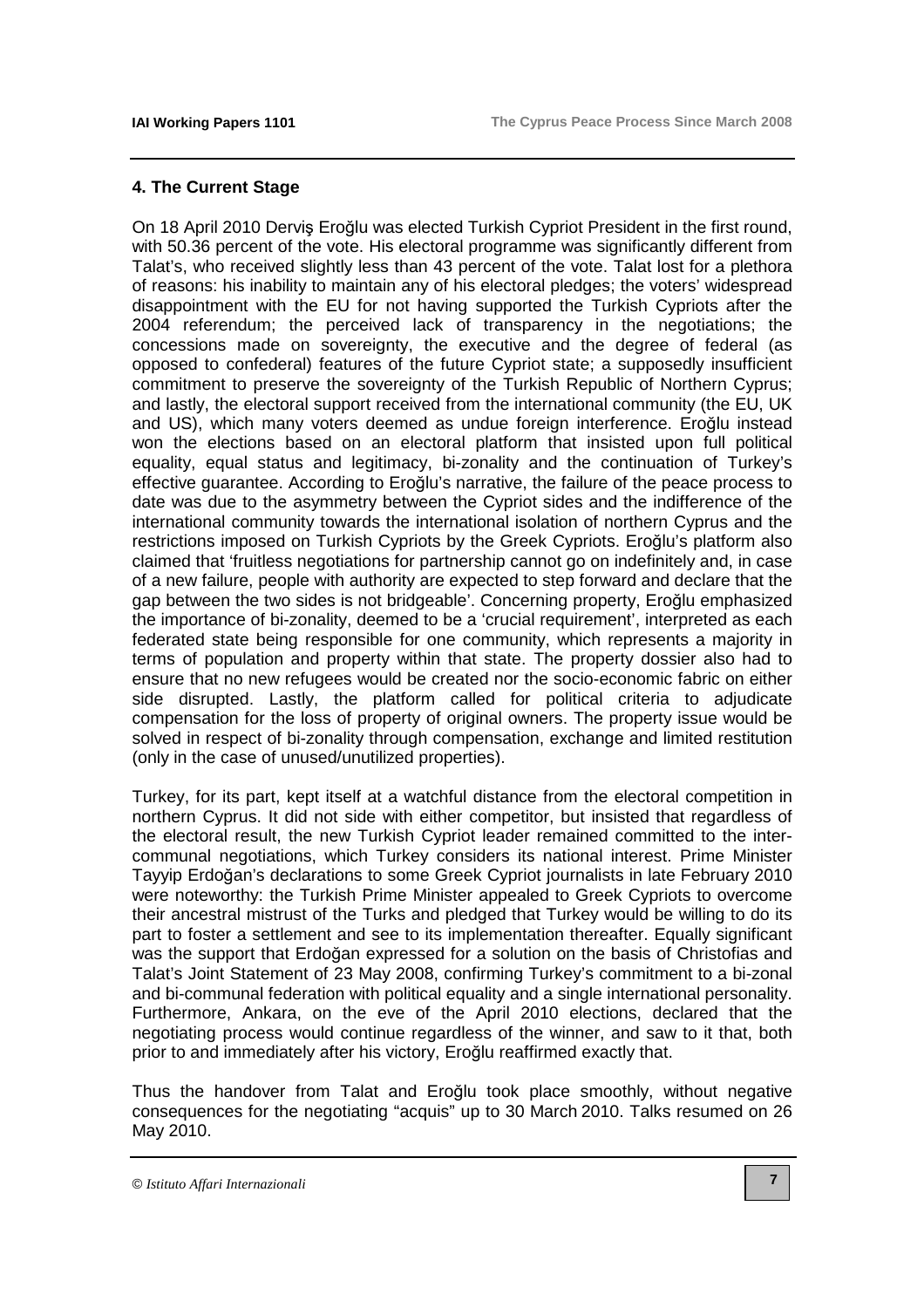#### **5. The Property Chapter**

Upon Christofias' request, the inter-communal negotiations restarted on the "property" chapter. The positions of the parties were far apart. The Greek Cypriots insisted that the last word on the fate of any given property should remain with the original owner and that his/her property rights were absolute. The Greek Cypriots also insisted that the "property" and "territory" chapters be discussed in conjunction. The Turkish Cypriots instead, taking advantage of an European Court of Human Rights (ECHR) judgement on 5 March 2010 (i.e. on the Demopoulos case), which for the first time seemed to corroborate Turkish Cypriot legal reasoning, claimed that the interests of current users should become an evaluation criterion as well, and that the Immovable Property Commission (IPC) in northern Cyprus be acknowledged as an effective domestic remedy, as the ECHR adjudicated. The Turkish Cypriot side focused, as a prevailing remedy, on compensation. Moreover, the Turkish Cypriots, viewing territory as their principal "bargaining chip", also refused to link the "property" and "territory" chapters at this stage, arguing that this should happen in the context of a final "give and take". They also let it be known that they considered any limited border adjustment as a concession.

The Turkish Cypriot refusal to link, at this stage, "property" and "territory", created a substantial problem for the Greek Cypriots, who called for congruous territorial adjustments in their favour in order to reduce the number of Greek Cypriot owners with legal claims in the territory of the future Turkish Cypriot constituent state. In the present TRNC, roughly three quarters of the properties belong to Greek Cypriots and if each claimant were granted the restitution of his/her property, it would be impossible for the Turkish Cypriots to implement the principle of bi-zonality. Consequently, as in the Annan Plan, the Turkish Cypriots asked for a ceiling on the number of Greek Cypriots who could reclaim their properties in the north. Finally, the Turkish Cypriots drew a link between the "territory" and "security and guarantee" chapters in the talks, given that both, in their view, should be dealt with in the final stage of the talks. The deep gap in the parties' positions thus persisted.

In September 2010, the two sides exchanged papers containing their "comprehensive proposals" concerning property. The Turkish Cypriot paper was designed as a general framework for the solution of the problem and contained some innovative proposals. The paper did not dispute the original owner's choice regarding the destiny of his/her property, but maintained that such choice should be conditioned by present circumstances. Therefore, argued the paper, it was necessary to agree beforehand on regulations through which an owner would be able to make his/her choice. In addition to the three accepted remedies – return, compensation and exchange – the paper introduced the concept of "alternative property" to be found in areas of territorial adjustments. Innovatively, it also foresees the setting up of a Property Development Corporation (PDC) in order to develop and boost the value of the relinquished zones, among them the former Greek Cypriot resort town of Varosha, bordering Famagusta, as well as formerly Turkish Cypriot areas in southern Cyprus. This increase in value would benefit both communities as well raise financial resources for compensation. The paper reasserted the respect for the 'strong bi-zonality' principle, which meant precise limitations on the number of returnees, in order to preserve a clear ethnic majority in both zones. It established that compensation would take the form of "Guaranteed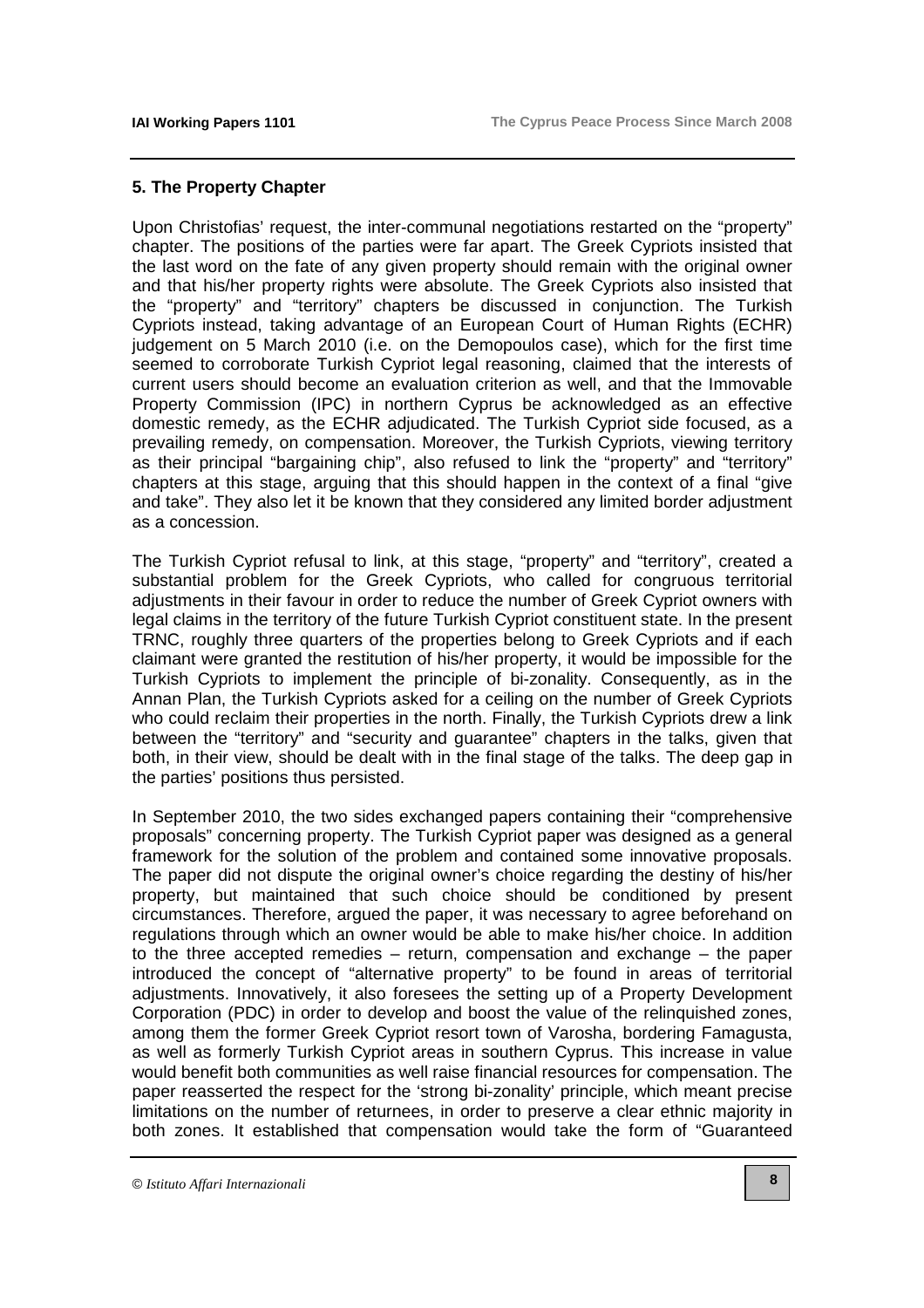Financial Entitlements" (GFE), whose value would be pre-determined and assured by the respective Constituent State (possibly also by Turkey). In order to find the necessary funds for compensation, beyond the resources generated by the PDC, there would also be compensations from present users, the sale of real estates belonging to public institutions, the introduction of special taxes, and, if need be, a recourse to loans from financial institutions. Properties belonging to the Orthodox Church of Cyprus and to the EVKAF (Muslim Religious Foundation) would be returned only if in use for religious purposes between 1963 and 1974. The rest would be subject to compensation.

The Greek Cypriot paper instead hinged on the acknowledgement of the original owner's right of first choice, a principle which is insufficient to give rise to a full-fledged legal regime for property issues and leaves the field wide open to the will of single citizens. As such, the paper is scarcely operational for negotiations. Priority is systematically given to the remedy of restitution and to the original owner's rights over those of present users. All in all, it befits what UNSG Ban states in his report on 18 November 2010 (§24): 'While the tabling of the substantive proposals on property represented important progress, these can only be useful if used as a platform for seeking convergences, rather than standing as fixed positions'. In public statements, the Greek Cypriot leadership dismissed as intransigent and unacceptable the Turkish Cypriot proposals, but such statements do not match with President Christofias' behaviour in the talks, where he showed clear interest in these positions and the will to tackle the most contentious issues. This dichotomy in the President's attitudes reflected his broader approach to the talks marked on the one hand by a sincere commitment to seek a solution through direct talks, on the other by the perceived need to publicly utter his pessimism for the sake of domestic political consumption.

Following the summer recess, talks resumed in October 2010, but progress again was negligible, as remarked later also by the UNSG in his November Report. In the run-up to the tripartite meeting in New York on 18 November (see below), the parties agreed on some technical points: the public interest in building schools and hospitals, the sharing of public land by the federation and the constituent states, the development of unutilized land by an ad hoc joint company, and the organization of a donors conference alongside the compensation mechanism.

As elaborated by former President Talat in a 5 November interview to the Turkish Cypriot newspaper Yeni Duzen, property is certainly the most difficult chapter in the whole negotiating process because it concerns most of the Cypriot population. Because of this, it may have been wiser, according to Talat, to complete first negotiations on governance and power-sharing, EU matters and the economy, and then turn to the complex property question followed by the related issues of territory and security. Talat added that, if "territory" is tackled right away, the Turkish Cypriot community would be destabilized and put in a state of agitation by Greek Cypriot requests for land. He also remarked that it is necessary to find ways of solving the problem of compensations, because Turkey would not carry the financial burden.

Indeed, under the current paralysis, a trigger is needed to secure progress. It is difficult to imagine that such a trigger may be provided by an agreement on governance matters. At present Christofias needs, first and foremost, something that will help him

<sup>©</sup> *Istituto Affari Internazionali*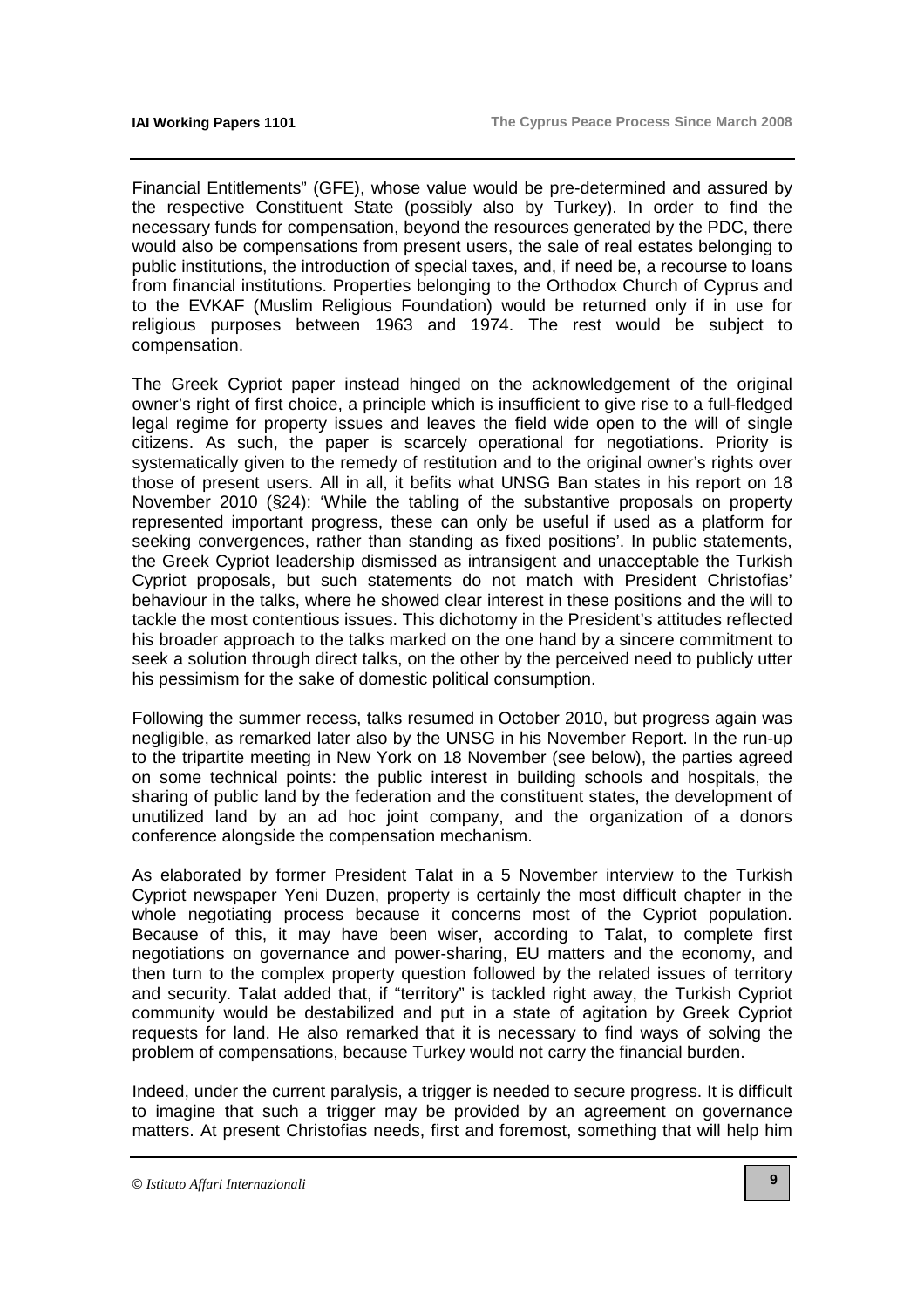domestically and allow him to make some concessions on property, but there is nothing Eroğlu can now concede under the "governance" chapter. This is why there can be no trade-off between these chapters. Regardless of this, Christofias' top current priority is to cash-in some concessions on territory before the final give and take. He may be afraid that, if he goes into the final stage without being confident that a deal can be struck, a failure will cost him and his AKEL party dearly. Probably he is also unsure of whether he can sell to his people a deal which does not include the right of choice of original owners on their properties. Assuming this is the case, he may be trying to buy time in order to assess how to sell such a deal and, in the meantime, may gain further concessions from the Turkish Cypriot side to fend off domestic attacks.

#### **6. The Tripartite Meeting in New York and Its Follow-up**

As the negotiations became increasingly deadlocked, the UNSG felt the need to give them a boost by inviting the Cypriot leaders to New York on 18 November 2010. Mr. Ban made it clear that 'the UN respects these talks as a Cypriot-led process' and 'for that reason expects the Cypriot sides to assume their responsibilities to drive the process toward a solution'. However, the very invitation signalled that, while Cypriots owned the process, the international community in general and the UNSG in particular were observing anxiously the process unfold, pressing for its successful conclusion.

Christofias and Eroğlu recognized the need to speed up the pace of the talks and agreed to intensify their contacts in the following weeks in order to establish a viable plan for overcoming the major remaining points of disagreement. The UNSG and the leaders also agreed to meet again in Geneva at the end of January 2011 in order to take stock of the further convergences on the negotiation agenda reached by the parties in the meantime. At the New York meeting, neither side got exactly what they wanted. Christofias brought up the issue of "territory and settlers", but according to Eroğlu's statements to the press thereafter, the "territory" and "guarantees" chapters were not included in the talks. Christofias also failed to secure the UNSG's consent on the linking of the territory and property chapters, but he was reassured by the UNSG that the negotiations would continue in its present format and would not entail UN arbitration (nor muscular mediation) and the organization of an international conference. Eroğlu, by contrast, was pleased with the UNSG's suggestion to hold a meeting in Geneva following a two-month period of intensive negotiations, because the Turkish Cypriot side has always insisted on the need for a timeframe for the talks.

In his Report to the UN Security Council following the meeting, the UNSG pointed to the end of January as a deadline for the leaders to agree on a practical plan for overcoming the main points of disagreement. He also stated that the talks could not be open ended. This means that, in case of significant progress in Geneva, the process could evolve through an international conference. In case the leaders fail to establish any convergences instead, the UN could slowly disengage from the peace process. In this respect, the UNSG anticipated that in the coming months he would conduct a broader assessment of the UN presence in Cyprus 'with a view to recommending ways to adjust to ongoing developments'. Far from being vague diplomatic jargon, to Cypruswatchers the UNSG remarks were no less than a (un)veiled hint to the connection

<sup>©</sup> *Istituto Affari Internazionali*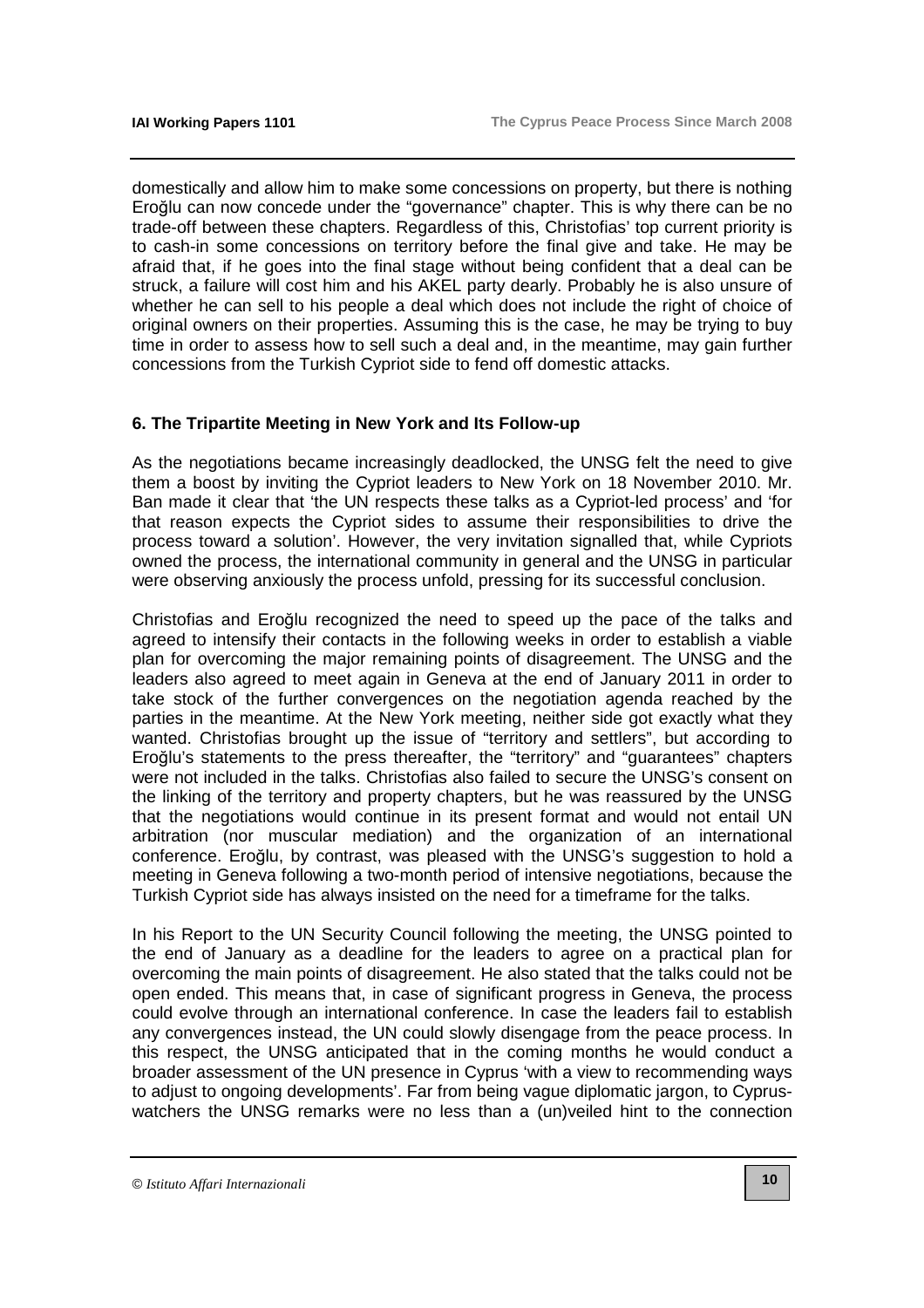between progress in the peace process and the level of UN engagement in Cyprus, be this through good offices or peacekeeping (the UNFICYP mission).

#### **Conclusions**

This account of the over two years of direct negotiations in Cyprus since the ill-fated Annan Plan has highlighted the inertiae and difficulties that have delayed a solution and continue to do so to this day. This is a Cypriot-led process aimed at a Cypriot solution. Its evolution and final outcome is thus of first and foremost interest to the inhabitants of the island itself. However, this process, which has largely taken place away from the international limelight is deeply intertwined with a web of complex interests, partly of the international community and partly of specific countries such as Turkey, Greece, the UK, as well as major actors such as the United States, the European Union and Russia.

Nobody can predict the outcome of this process. It could be the long-sought reunification of the island or, in the event of failure, the beginning of a gradual formalization of the de facto partition. What is clear is that the status quo of protracted negotiations cannot continue indefinitely. In any case, the current talks cannot be completed by Cypriots alone; they need the intervention of the international community. In the present phase, the sides are trying to reach the most advanced point of convergence they can on their own. The actual completion of the process would require an international conference. The UN, which so far has been engaged in an irreplaceable good-office mission, is trying to inject an element of dynamism into an almost deadlocked process. The Geneva meeting at the end of January is nearing and eliciting responsible answers from the Cypriot communities.

The most important chapter under negotiation concerns property. The controversy revolves around the problem of whether it should be negotiated as a stand-alone issue or in connection with "territory". Inter-chapter trade-offs at this point have become unavoidable, both to open the necessary political space within both communities and, consequently, to allow for further concessions by the parties, so that all present gaps can be bridged. It is high time for the sides to sketch out the possible outlines for the above trade-off. The risk is however, that when the parties meet again in Geneva, Christofias, faced with uncompromising coalition partners at home, will not bring significantly new ideas using as a scapegoat the parliamentary elections in May 2011 in Cyprus and in June in Turkey. Conversely, Eroğlu's stronger domestic position could allow him to confirm the Turkish Cypriot road map according to which the parties could try to converge, at least in principle, on a link between "property" and "territory", as asked by the Greek Cypriots, and then on an international conference whereby all the negotiating chapters can be discussed and finalized together, as proposed by the Turkish Cypriots. At present a short list of core issues in each chapter has been prepared and the parties are submitting some bridging proposals. The procedure after the New York meeting is to try to discuss all chapters in parallel.

Looking over the horizon, Turkey is likely to stand by the Turkish Cypriots in their complex task of assessing territorial adjustments, property, and security together. Likeminded EU member states could encourage Ankara to give its pivotal contribution to

<sup>©</sup> *Istituto Affari Internazionali*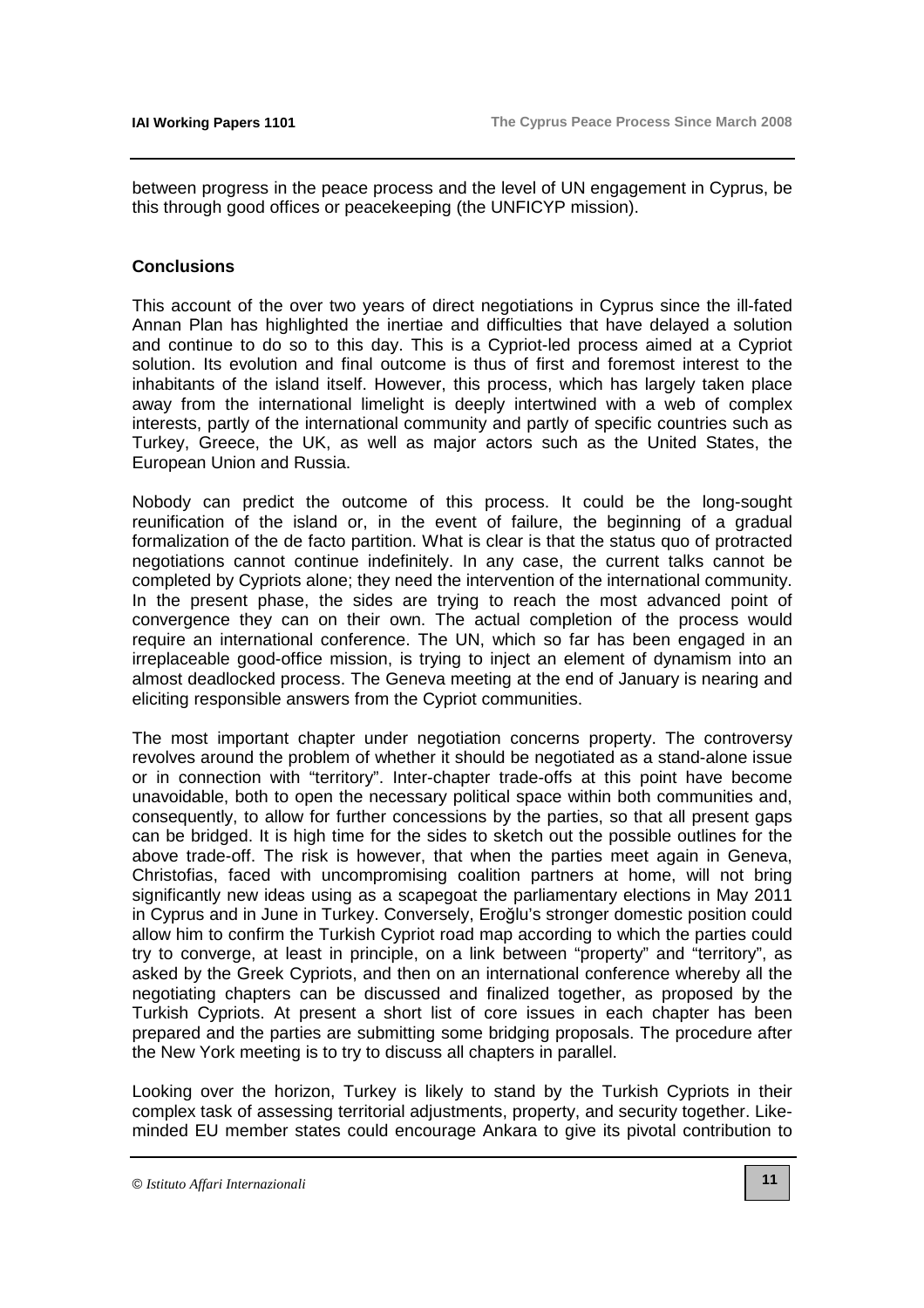the success of the Cypriot peace process. The EU instead can be of limited help. The Union has become neither a "stick" nor a "carrot" for the Turkish Cypriots, although they still attach significant importance to the DTR as well as to international flights to Ercan airport in northern Cyprus. But the Republic of Cyprus is unlikely to allow any movement on this front.

Looking at the Cypriot problem in its entirety, one cannot overlook the fact that the negotiating process, notwithstanding its frailty, is, all things considered, not easy to dismantle. It is likely to be pushed forward by its own inertia: the first player to quit would pay a very heavy political price in future. Therefore, even an exit strategy is not simple, unless the UN itself were to call itself out of the talks. The opposite scenario, a successful negotiation, is and remains above all in Cypriot hands, aided by a more coherent and enhanced commitment by the international community to the peace process, avoiding to take sides however in the Cypriot negotiation for a comprehensive settlement. Both communities need instead to be steadily confronted with their respective responsibilities to achieve reunification. At the end of the day a sustainable reunification is feasible only through the full agreement of both Greek Cypriots and Turkish Cypriots. For now, the likely scenario ahead is: "Steady as she goes...".

Updated: 14 January 2011